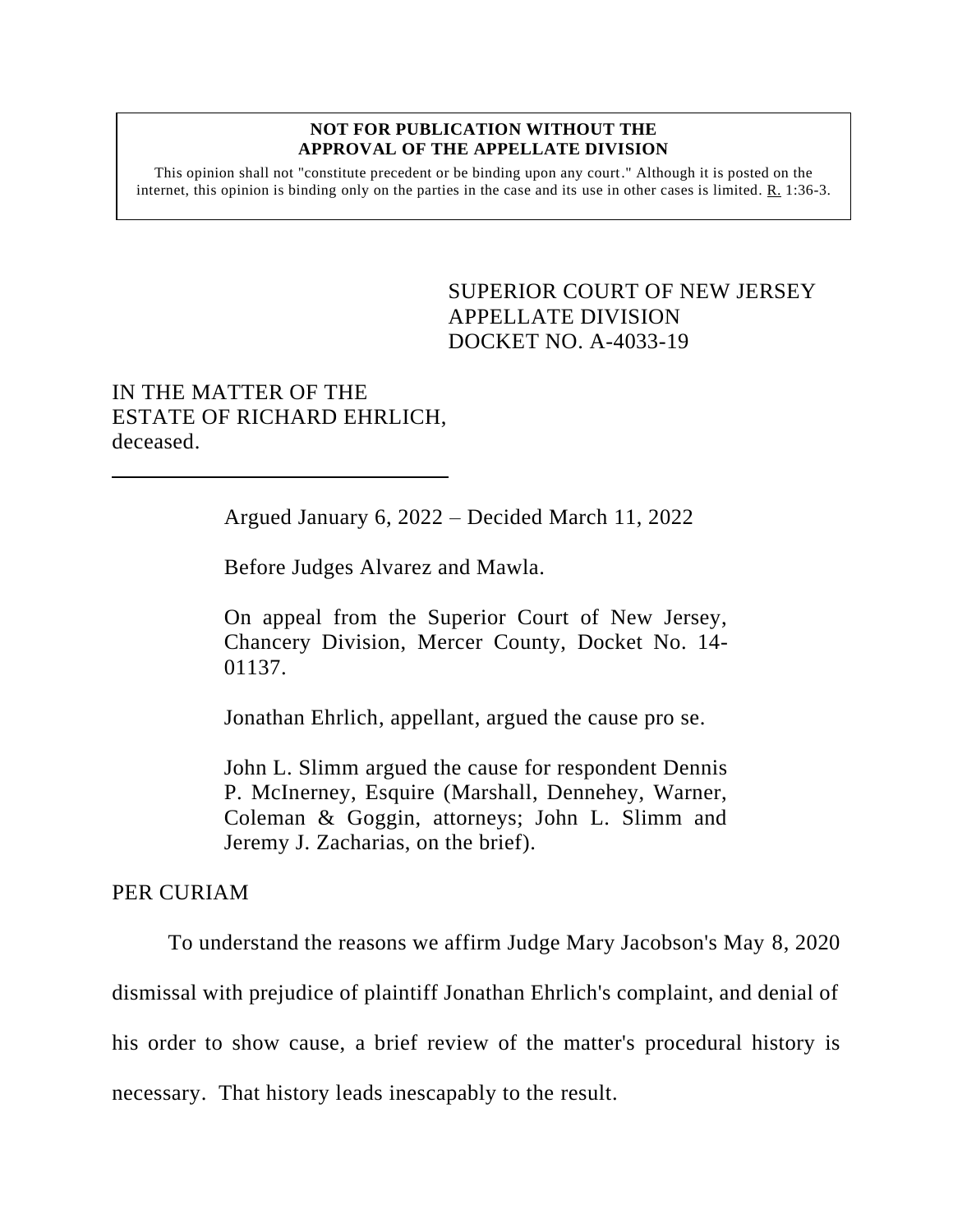The litigation began with the death of Richard Ehrlich, plaintiff's uncle, on September 21, 2009. Ehrlich, an attorney, left an unsigned will admitted to probate. See In re Est. of Ehrlich, 427 N.J. Super. 64, 78 (App. Div. 2012). The will favored plaintiff over his brother and sister. Plaintiff and his siblings reached a settlement after the Appellate Division's decision while an appeal was pending in the Supreme Court.

By order dated December 22, 2009, Dennis P. McInerney, Esquire, was appointed the temporary administrator of the estate. McInerney had previously been appointed temporary attorney-trustee of Ehrlich's law practice. On July 15, 2011, Judge Michael J. Hogan approved "[t]he [t]emporary [a]dministrator's [f]irst [i]ntermediate [a]ccount[,]" and allowed McInerney fees. No exceptions were filed, and plaintiff's attorney stated for the record there were no objections to the accounting.

A few months later, on December 28, 2011, plaintiff filed a motion to remove McInerney, seeking the turnover of all estate documentation and information, as well as a "complete audit and investigation." Judge Karen Suter, then sitting in the Chancery Division, denied the motion as well as the subsequent reconsideration application.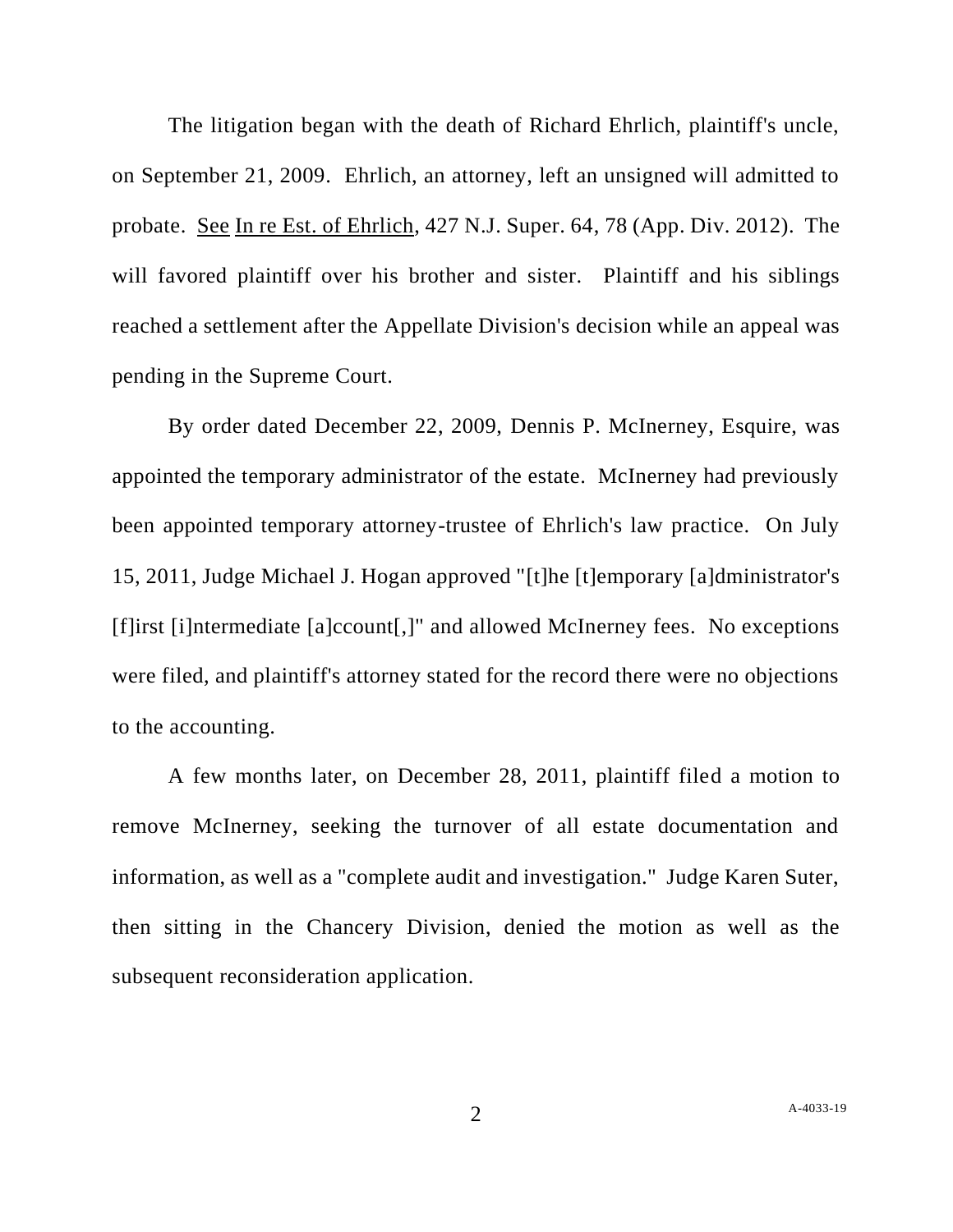A few weeks after that, plaintiff moved, pursuant to Rule 4:50-1, to vacate the first order approving the accounting. Judge Suter denied that application, and over plaintiff's opposition, directed McInerney to sell Ehrlich's residence. Approval of the accounting was affirmed in an unpublished opinion, In re Estate of Ehrlich, No. A-4714-11 (App. Div. June 11, 2013). The analysis was anchored in N.J.S.A. 3B:17-8, that a judgment allowing an account operates as res judicata—the abbreviated opinion cited the relevant statutory language.

Because of a conflict in the vicinage, the matter was transferred to Mercer County. Thereafter, Judge Jacobson presided over the case. She issued a July 25, 2014 fifty-eight-page opinion finding, among other things, that none of plaintiff's "exceptions" satisfied the requirements of Rule 4:87-8.

Judge Jacobson's decision allowed McInerney's legal fees, as plaintiff's objections were unsupported. She further found plaintiff's objections to McInerney's disposition of tangible personal property should have been raised, and were not, as an exception to the first account. Because the first account withstood review by the trial court and the Appellate Division, it was "the law of the case." Res judicata barred not only exceptions to McInerney's management of the personal property, but also challenges that could have been made at the time of the first accounting.

3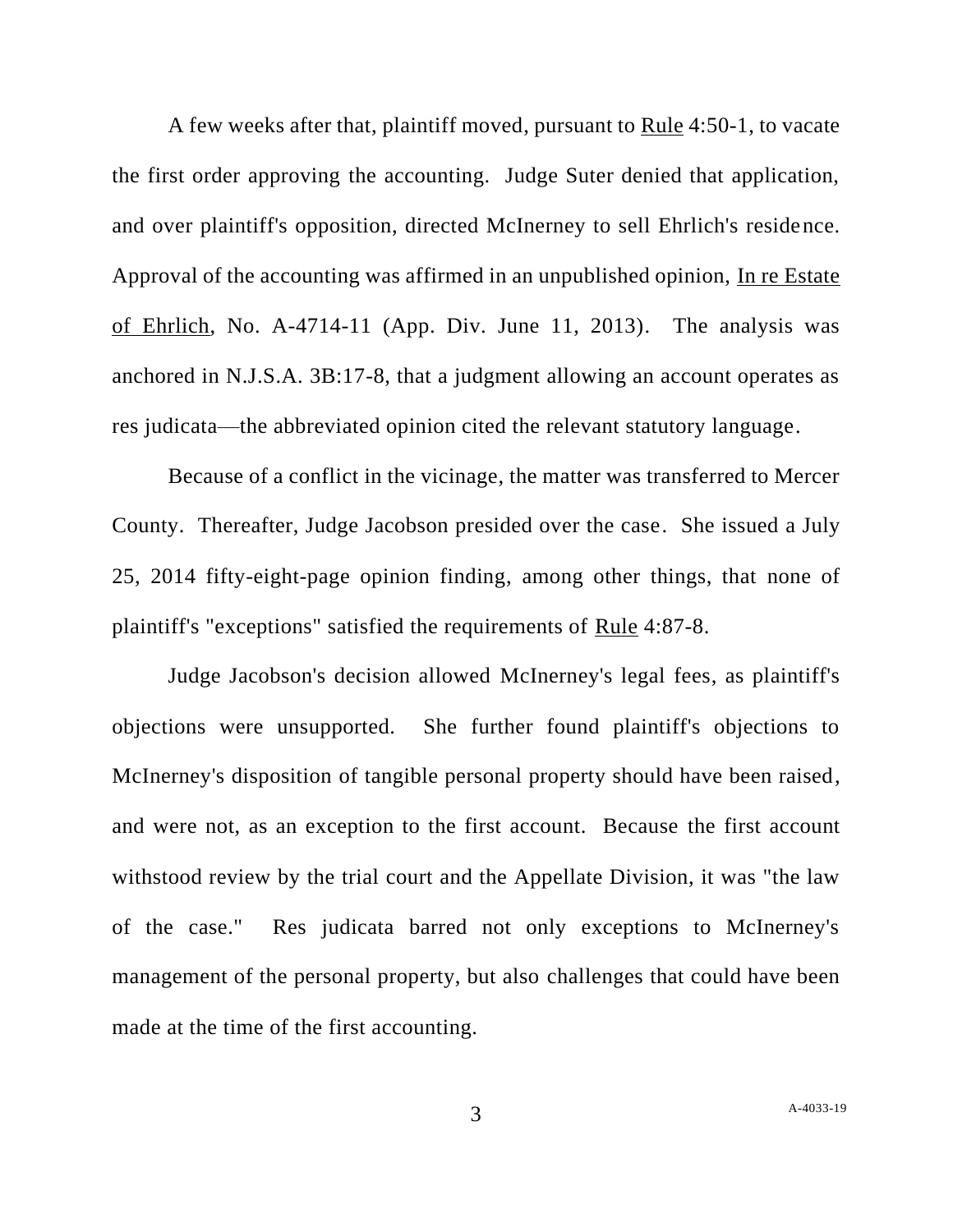Plaintiff had filed an "exception" to McInerney's management of the sale of Ehrlich's home—even though McInerney had earlier obtained a court order approving it. Plaintiff raised several other "exceptions" to McInerney's conduct; Judge Jacobson found they did not "constitute legitimate exceptions to the accounting" and "therefore dismissed [them] pursuant to [Rule] 4:87-8 as insufficient in law."

Plaintiff appealed that decision—but then withdrew the appeal. Either contemporaneously with that filing or otherwise, he filed a motion for reconsideration. On January 20, 2015, Judge Jacobson entered an order memorializing her denial, including directions to McInerney regarding the sale of a second parcel of real estate in Burlington.

On January 15, 2016, plaintiff filed a notice of appeal regarding the tax refund aspect of a December 1, 2015 order. He also sought to appeal the July 25, 2014 and January 20, 2015 orders. We concluded only the appeal of the December 1, 2015 order was timely, albeit filed four days out of time. In re Ehrlich, No. A-2147-15 (App. Div. May 3, 2018) (slip op. at 2). The order was affirmed. Ibid.

The opinion notes that one of plaintiff's "major complaints about McInerney" related to a condominium unit in the Bahamas. Id. at 8. He had not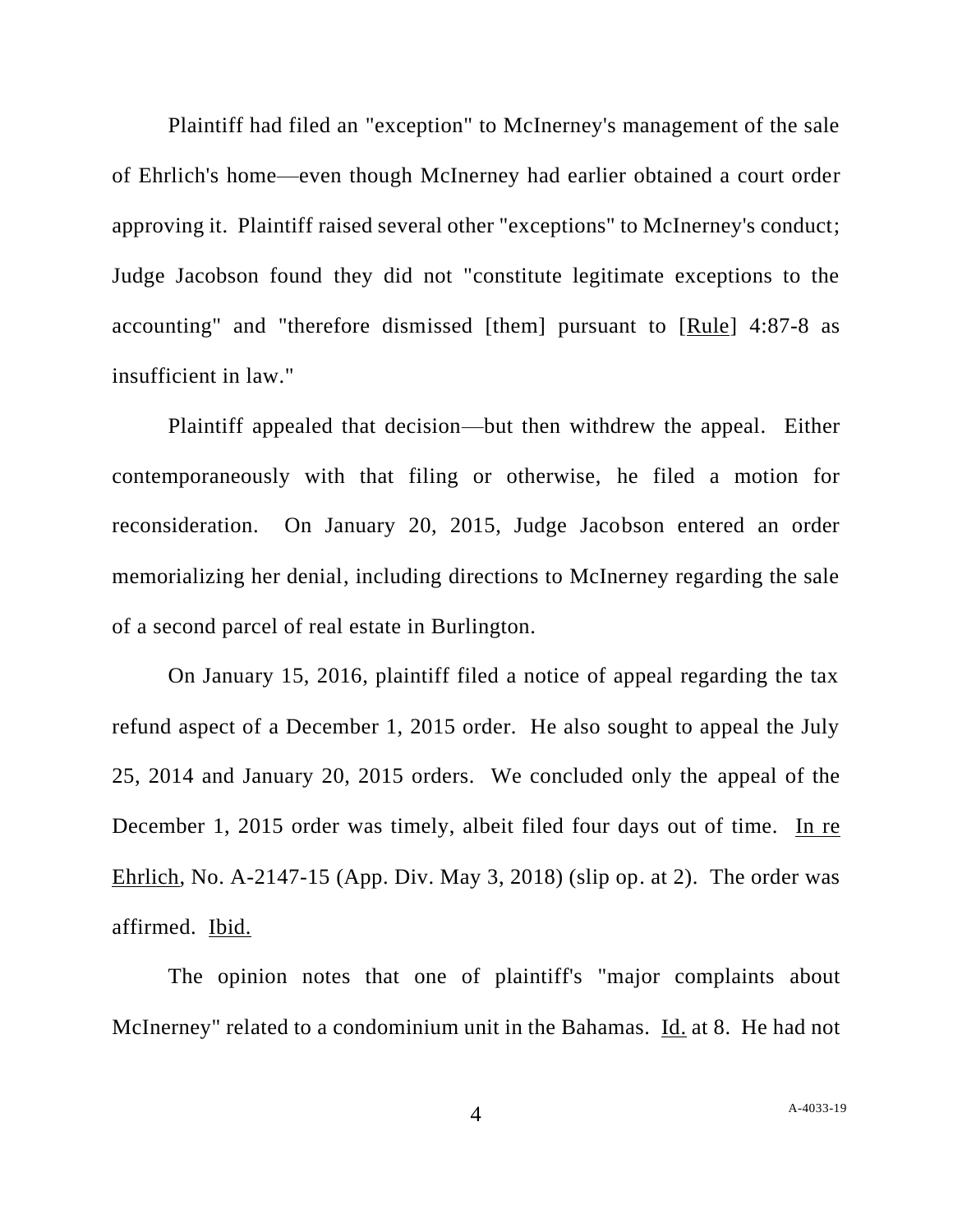earlier pressed the issue because he did not want to expose the additional asset until he settled with his siblings. Ibid.

We affirmed the trial judge's application of the res judicata principles found in N.J.S.A. 3B:17-8, and thus limited our decision to the distribution of the unpaid balance of the refund. Id. at 8-9. We concluded that plaintiff's "[c]omplaints regarding McInerney's performance were long before rejected with finality." Id. at 9.

While his appeal of the state court order was pending, plaintiff filed a complaint in federal court alleging McInerney breached his fiduciary duty as an administrator and violated the Rules of Professional Conduct as an attorney. On December 13, 2017, the District Court dismissed the breach of fiduciary claims, relying on N.J.S.A. 3B:17-8 and the entire controversy doctrine. Ehrlich v. McInerney, No. 1:17-cv-879, 2017 U.S. Dist. LEXIS 204876, at \*21-\*44 (D.N.J. Dec. 13, 2017). The claims arose from facts related to or the same as in plaintiff's state court actions.

During the federal court proceedings, McInerney was deposed. The information gleaned from discovery led plaintiff to file a motion to vacate the December 13, 2017 order, alleging new evidence had been uncovered. On September 30, 2019, the judge entered an order denying plaintiff's motion and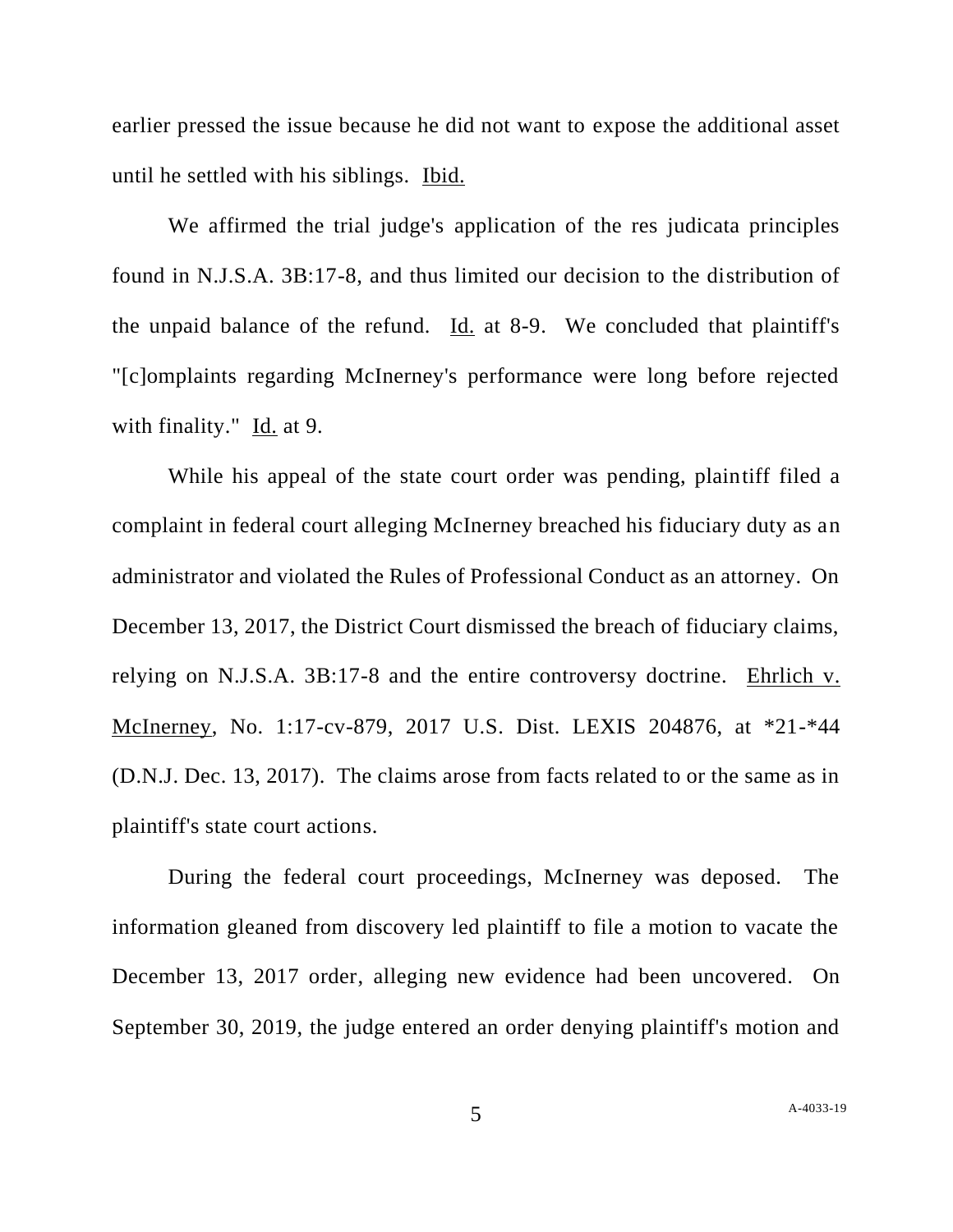granting summary judgment to certain defendants. The judge issued an unpublished opinion accompanying the September order. Ehrlich v. McInerney, No. 1:17-cv-879, 2019 U.S. Dist. LEXIS 168382 (D.N.J. Sept. 30, 2019).

Essentially, plaintiff had claimed that the newly discovered information established that McInerney was advised to list the Burlington property for a lower price, and that if he had done so, the property would have sold sooner for a more favorable sum. Id. at \*12-\*14. Plaintiff contended this created a new cause of action for breach of fiduciary duty. Id. at \*13-\*14. Additionally, plaintiff stated that a document produced by McInerney, dated May 2015, referenced a tax sale certificate and an offer to redeem the certificate. Id. at \*13. Plaintiff alleged this too was newly discovered evidence. Id. at \*14. Plaintiff further claimed he had performed a tax sale certificate search that revealed fiftyseven properties with unresolved tax lien certificates held by decedent, which McInerney failed to investigate. Id. at \*14.

The District Court found the evidence was not new, as the state court had previously addressed the issues. Id. at \*17. With regard to the failure to investigate decedent's tax sale certificates, the judge also noted that the state court "directly addressed [p]laintiff's exceptions to McInerney's accounting, and after the surrogate audited it without exception, it approved his final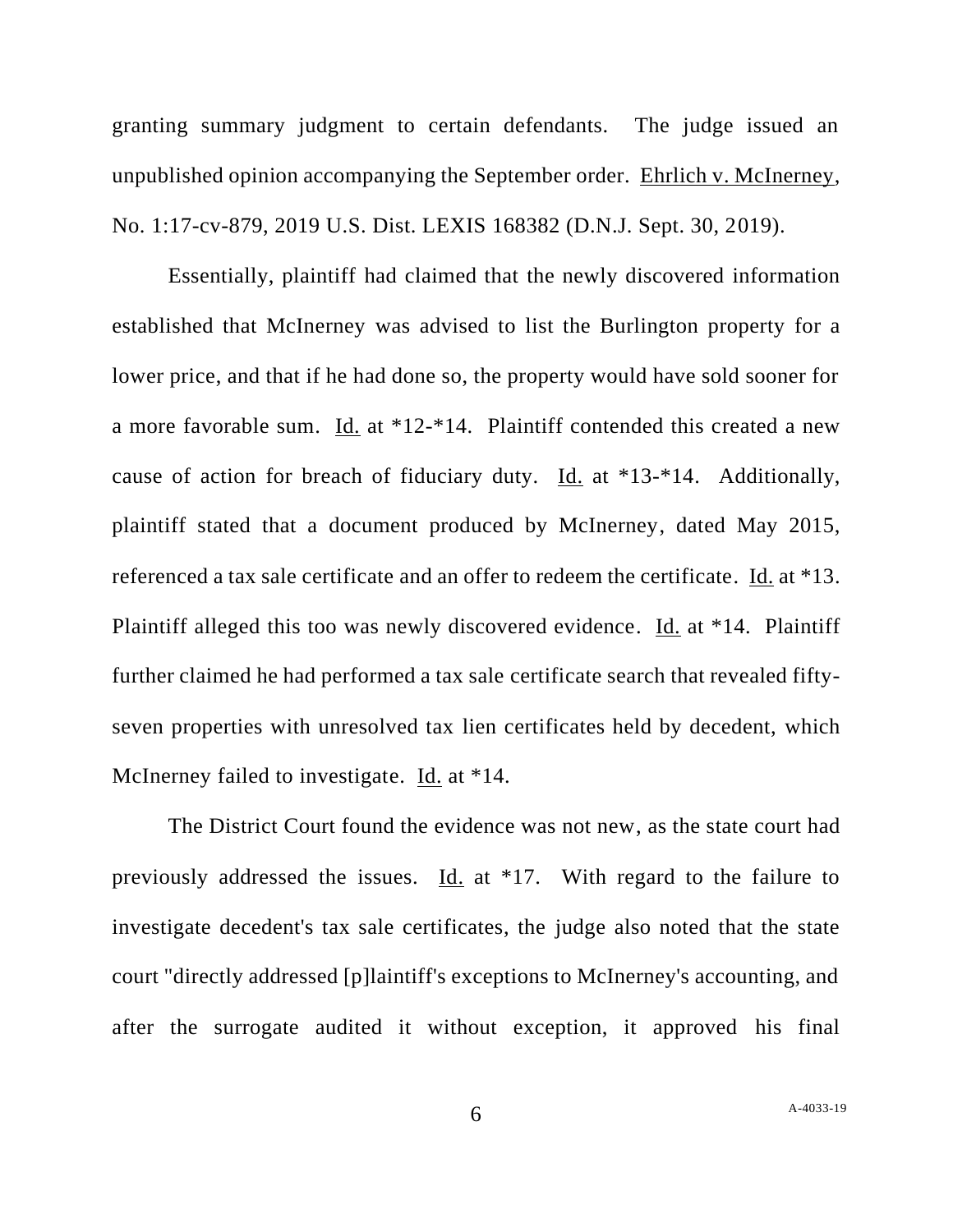accounting." Ibid. It was "the province of the state court to determine whether McInerney's accounting was incomplete" pursuant to N.J.S.A. 3B:7-8. Ibid. Any challenge to the accounting had to be in that forum. Id. at \*18.

Thus, we are led to this "new" complaint. On February 5, 2020, plaintiff filed in the Chancery Division, seeking to vacate all prior orders regarding the accountings and providing for attorney's fees for McInerney. He based the complaint on the allegedly newly discovered evidence regarding the marketing of the West Broad Street property and the tax sale certificates. Plaintiff now lists over fifty tax sale certificates he claimed Ehrlich owned at the time of his death, which McInerney failed to investigate. On February 24, 2020, the trial court entered an order to show cause, and McInerney responded by motion to dismiss the complaint for failure to state a claim pursuant to Rule 4:6-2(e).

In rendering her decision, Judge Jacobson initially reviewed the lengthy litigation history. The judge specifically noted the action was "at least the third motion brought by" plaintiff to vacate probate court orders, and the fourth proceeding, if the federal court action was included in the count.

The judge said the specific allegations in the complaint were previously addressed and were thus barred by res judicata. The dispute regarding real estate, both the Burlington property that plaintiff sold in 2015 for less than the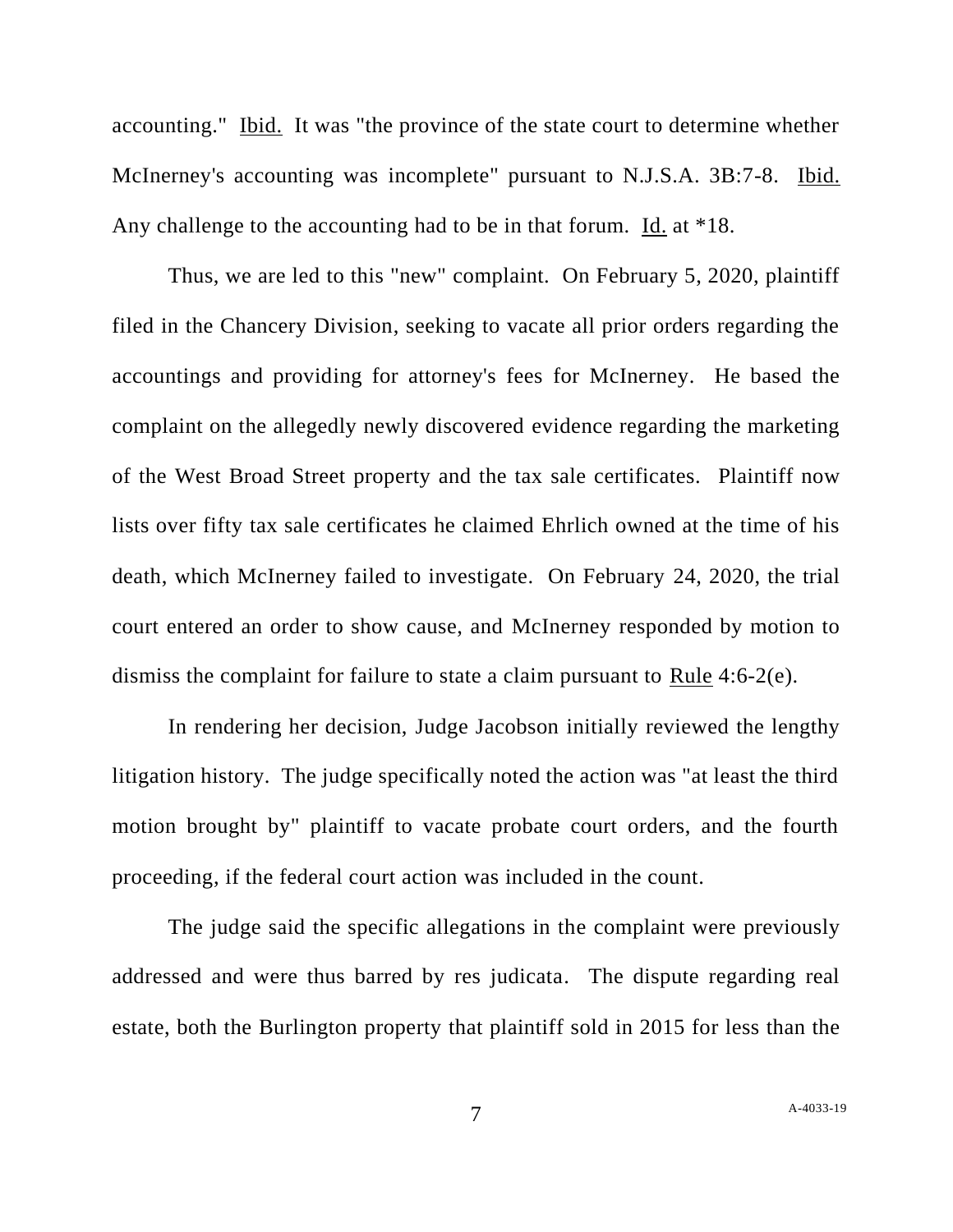appraised value and the property in the Bahamas, had been included in prior rulings. Plaintiff had actually emailed counsel regarding the Bahamas property because he considered it advantageous in reaching the settlement with his siblings if they were unaware of the asset.

With regard to the tax sale certificates, the judge observed that the burden of showing they should have been included in the final accounting was on plaintiff and required action in 2014 prior to the approval of the final accounting. As she said, the available information was no different than it was at the present time. In fact, an earlier decision referred to emails from plaintiff to his thencounsel suggesting that he could not produce the certificates without access to McInerney's records, and that McInerney "would lose them if he knows that I'm looking for them."

In any event, these new claims, which were related to the tax sale certificates and the Burlington property should have been made under Rule 4:50-1(b) and brought within one year of the judgment. They were not, and were therefore time-barred.

Even if the court analyzed the contentions under Rule 4:50-1(f), that provision requires extraordinary circumstances—"and that the enforcement of the earlier judgments would be oppressive or inequitable . . . ." Neither

8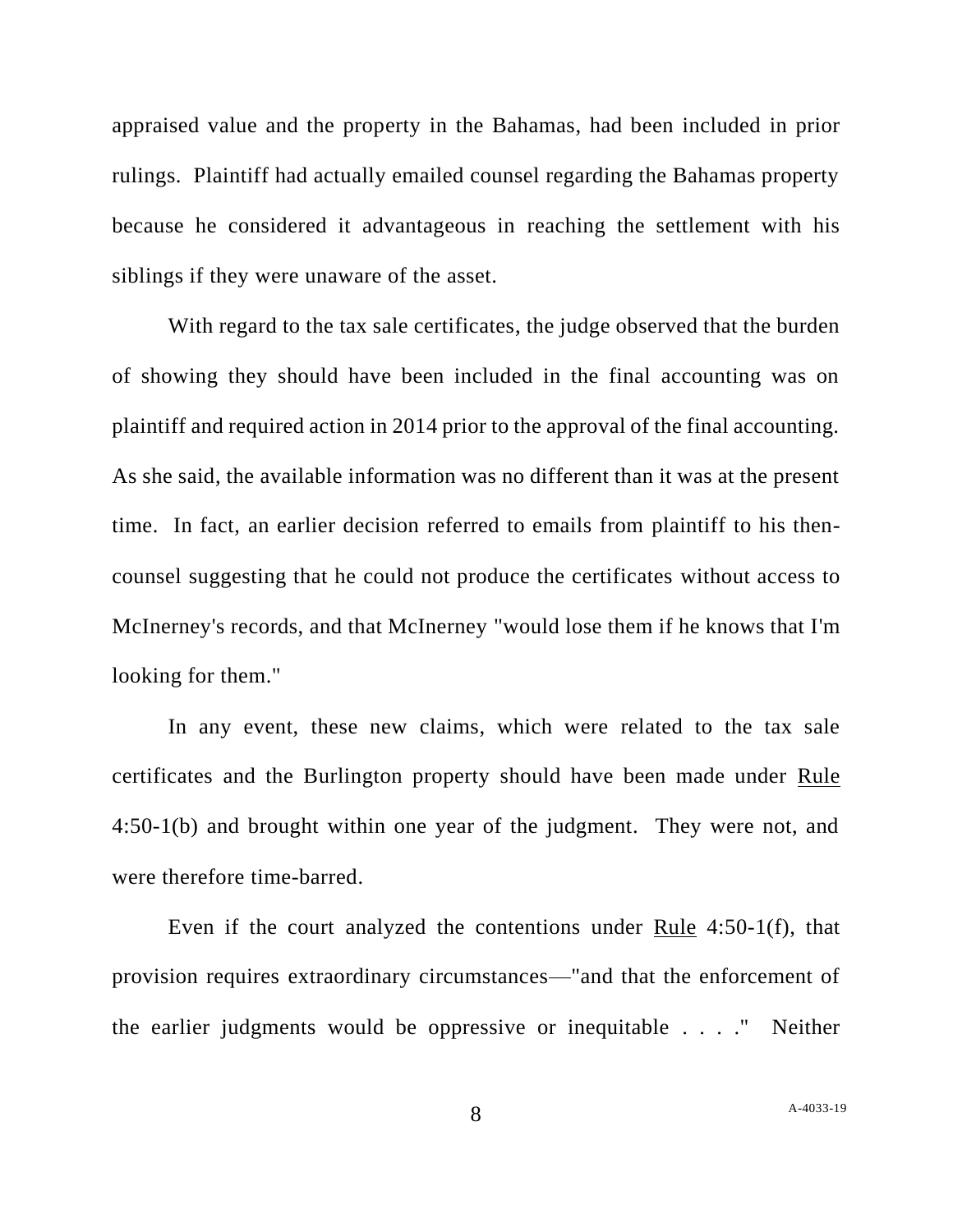condition was met here. Even under subsection (f), plaintiff's continuation of the litigation regarding the sale of the Burlington property and McInerney's purported failure to locate tax sale certificates should have been raised within a reasonable amount of time. The complaint was not filed within a reasonable amount of time post-accountings. The final accounting was approved in 2014, and reconsideration denied in 2015, and therefore "both on the merits and on the timeliness, the [c]ourt finds that plaintiff is not entitled to . . . vacate the accountings and the fees under Rule 4:50-1 and 4:50-2." The claims were barred by N.J.S.A. 3B:17-8, and plaintiff failed to establish grounds for the orders to be vacated under Rule 4:50-1 and -2.

Now on appeal, plaintiff raises the following points:

### POINT I

THE COURT BELOW ERRED AS A MATTER OF LAW IN DISMISSING THE COMPLAINT UNDER ANY PRECLUSIVE DOCTRINE, AS NONE OF THE CLAIMS ASSERTED HAD ACCRUED UNTIL 2018.

### POINT II

THE COURT BELOW ERRED AS A MATTER OF FACT IN FINDING THE ISSUE OF THE BURLINGTON PROPERTY HAD ALREADY BEEN RULED ON.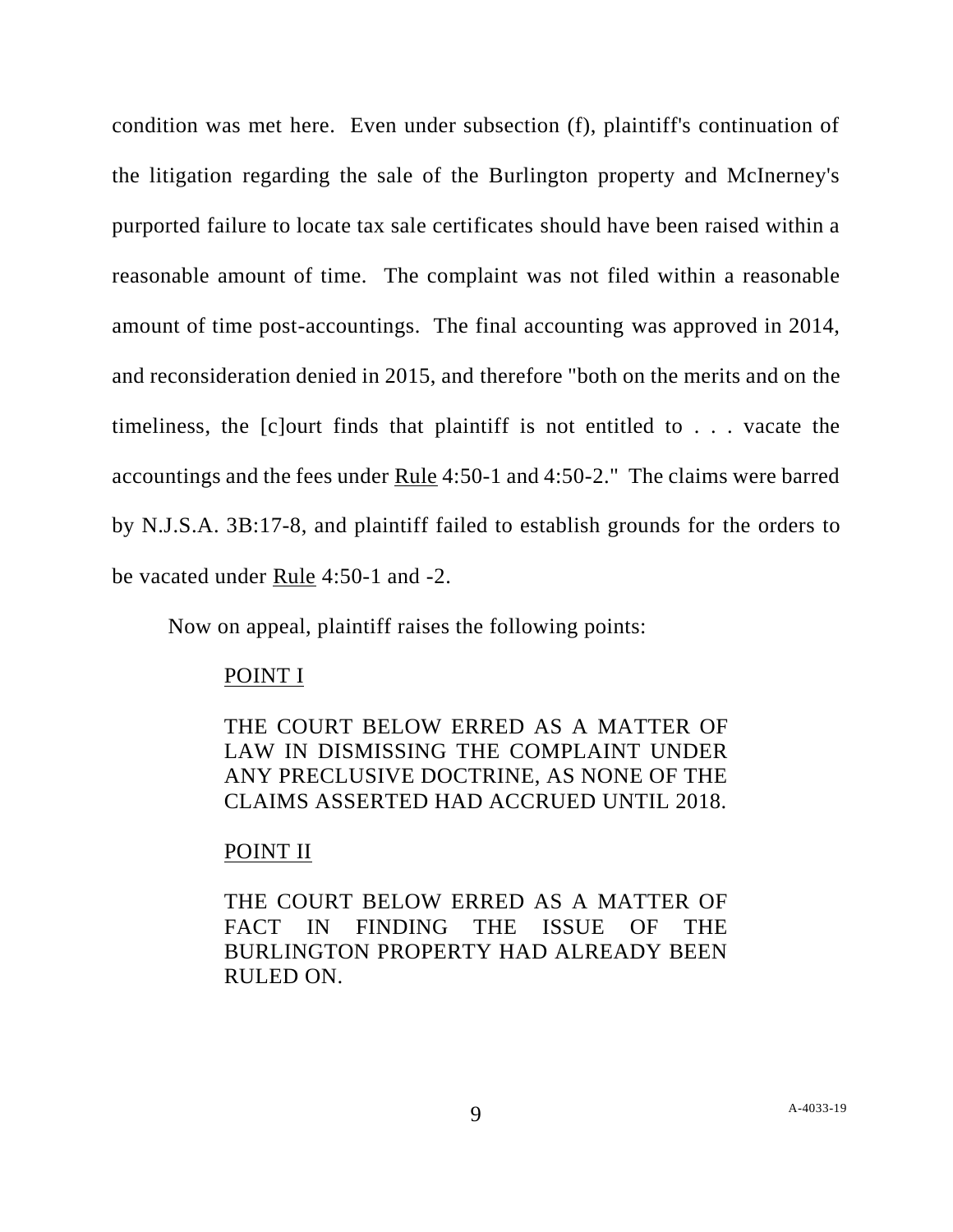# POINT III

THE COURT BELOW ERRED IN RULING IT WAS PLAINTIFF'S DUTY, AND NOT DEFENDANT'S, TO FULLY INVESTIGATE THE TAX SALE CERTIFICATES AND OTHER ASSETS.

# POINT IV

THE COURT BELOW ERRED IN CONCLUDING THE TAX LIENS MAY HAVE BEEN SATISFIED OR NULLIFIED.

### POINT V

THE COURT ERRED IN NOT CONSIDERING MCINERNEY'S MISCONDUCT AND ITS IMPACT ON LITIGATION.

## POINT VI

THE COURT BELOW ABUSED ITS DISCRETION IN RULING WITHOUT A PLENARY HEARING AND BY ENGAGING IN FACT FINDING ADVERSE TO [PLAINTIFF].

### POINT VII

THE COURT BELOW ERRED IN FAILING TO RULE ON ALL CLAIMS PLED AGAINST . . . MCINERNEY WHICH WERE CLEARLY NOT BARRED BY RES JUDICATA, COLLATERAL ESTOPPEL OR THE ENTIRE CONTROVERSY DOCTRINE.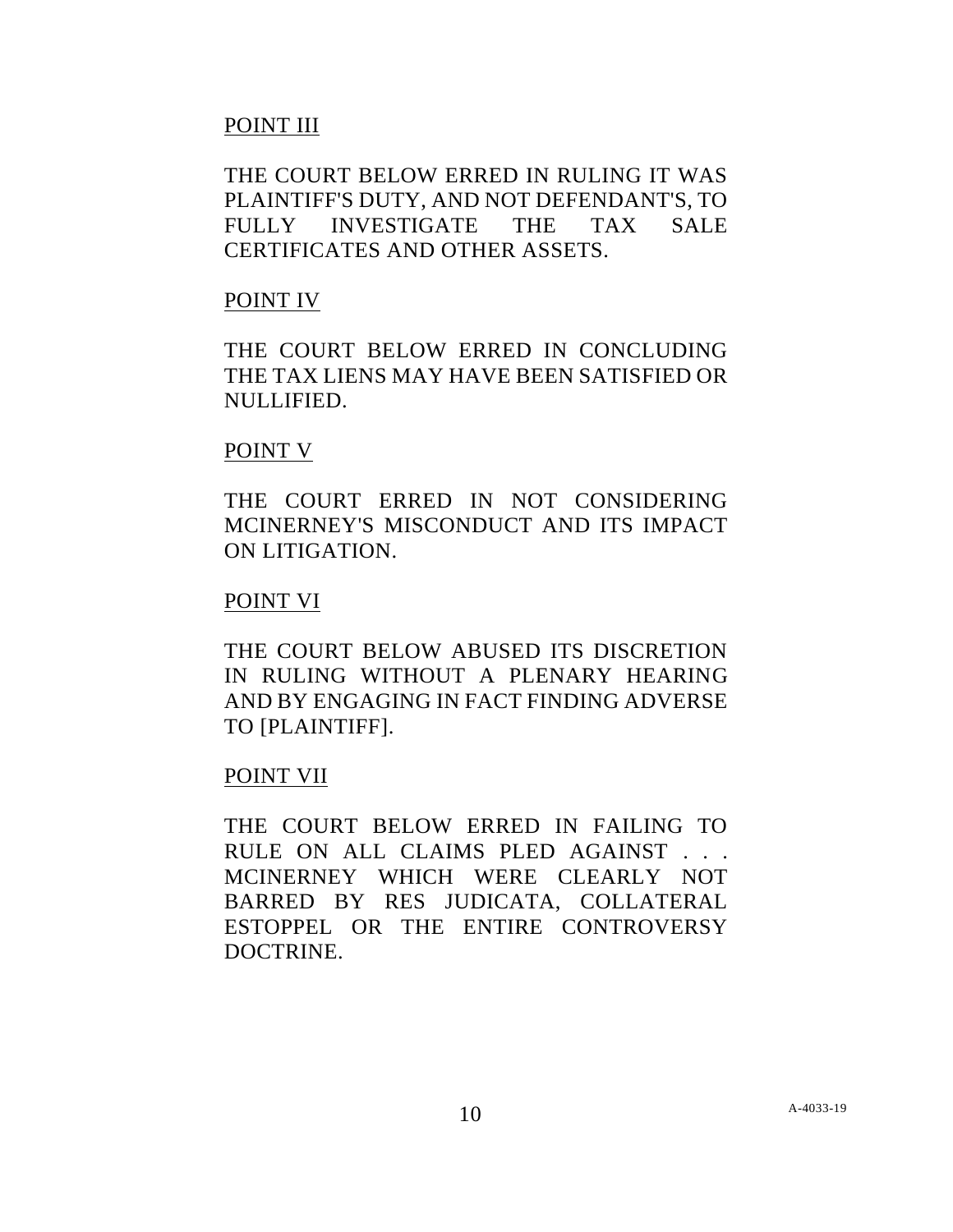### POINT VIII

## THE COURT BELOW ERRED AS A MATTER OF LAW IN RULING PLAINTIFF WAIVED HIS RIGHTS TO FILE EXCEPTIONS.

#### POINT IX

## THE COURT ABUSED ITS DISCRETION IN TAKING A FAR TOO RESTRICTIVE READING OF  $[RULE]$  4:50-1 $(F)$ .

### I.

We first address plaintiff's challenge to the court's resolution of his Rule 4:50-1 motion to vacate the accounting orders. Rule 4:50-1 authorizes a court to relieve a party from a final judgment or order when the movant establishes "(b) newly discovered evidence which would probably alter the judgment or order and which by due diligence could not have been discovered in time to move for a new trial under [Rule] 4:49; . . . or (f) any other reason justifying relief from the operation of the judgment or order." Rule  $4:50-2$  requires motions under subsection (f) be made "within a reasonable time," or if a motion is brought under subsection (b), it must be made "not more than one year after the judgment, order or proceeding was entered or taken."

"Although courts are empowered to confer absolution from judgments, '[r]elief [under Rule 4:50] is granted sparingly.'" DEG, LLC v. Twp. of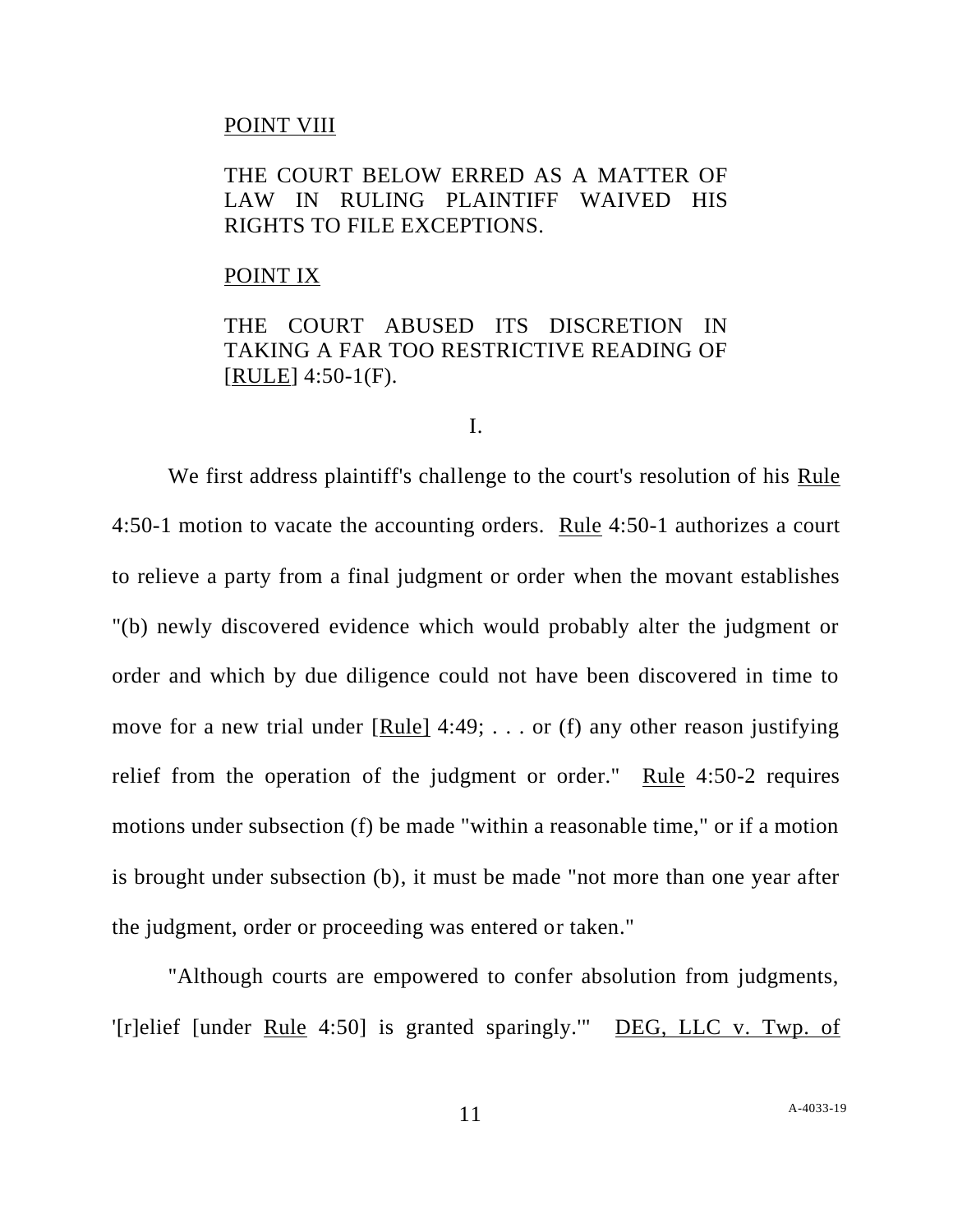Fairfield, 198 N.J. 242, 261 (2009) (first alteration in original) (quoting F.B. v. A.L.G., 176 N.J. 201, 207 (2003)). "The trial court's determination under the rule warrants substantial deference, and should not be reversed unless it results in a clear abuse of discretion." U.S. Bank Nat'l Ass'n v. Guillaume, 209 N.J. 449, 467 (2012). An abuse of discretion occurs when the trial court's decision is "without a rational explanation, inexplicably departed from established policies, or rested on an impermissible basis." Ibid. (quoting Iliadis v. Wal-Mart Stores, Inc., 191 N.J. 88, 123 (2007)).

Even if these claims had been brought timely, within one year of the judgment, they would nonetheless "fail because [plaintiff] had the obligation to do due diligence[,]" and did not fulfill that responsibility. Plaintiff could have made precisely the same search prior to the final accounting. The court's January 2015 decision referenced plaintiff's suspicion with regard to the existence of tax sale certificates. Obviously, plaintiff could have taken the same steps then as he did now. The burden of proof rested upon him, and he simply failed to meet it. Plaintiff has known about possible tax sale certificates since before his uncle's death as he discussed them with him, McInerney early on said he found no record of certificates, and it was plaintiff's burden to establish McInerney erred.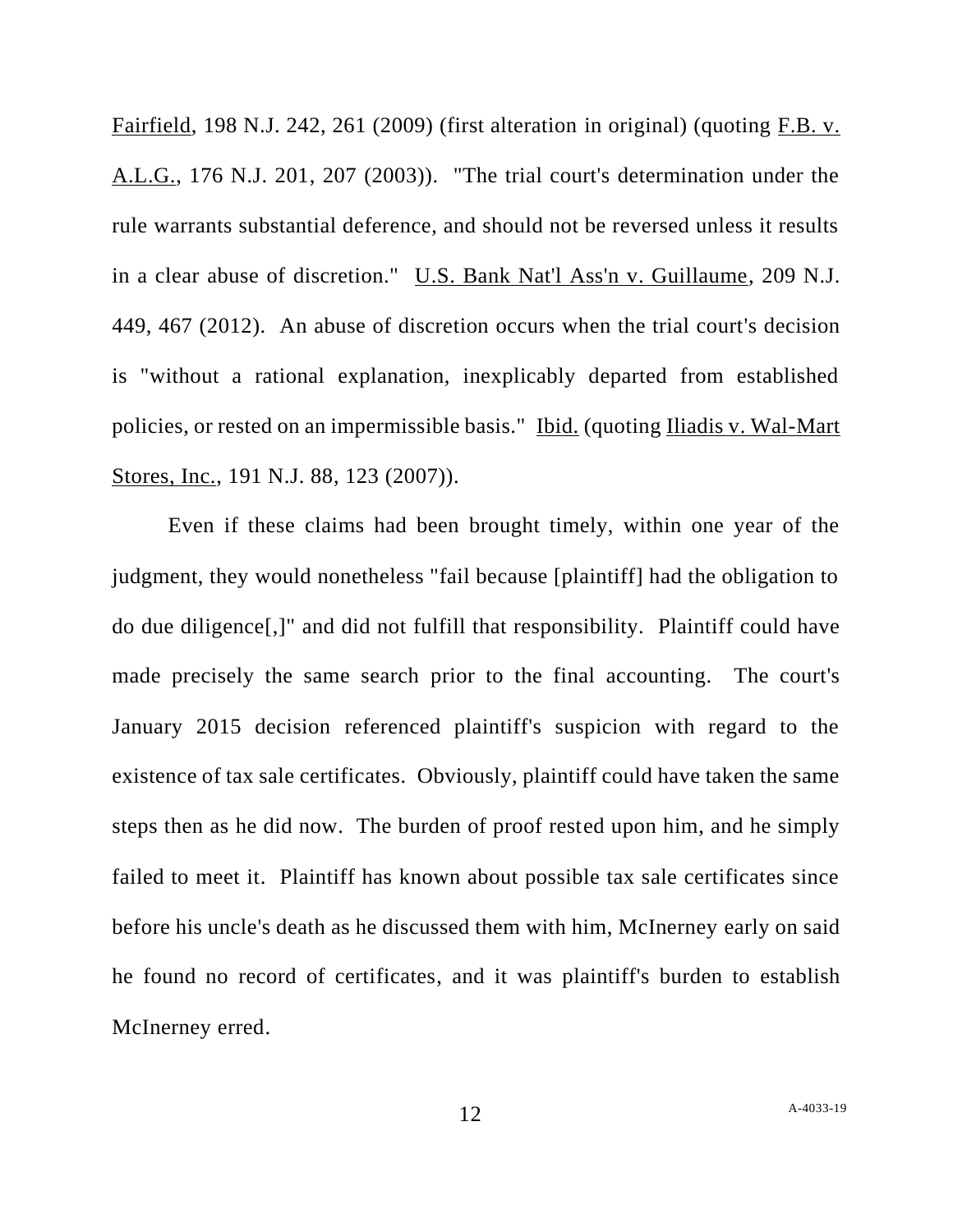With regard to the property listing, and the alleged newly discovered evidence with regard to valuation, plaintiff's claim was "totally speculative as to what would have happened if" the price had been lowered. It was plaintiff's duty to establish that the purported newly discovered evidence would probably have changed the outcome, was unobtainable by the exercise of due diligence, and was not merely cumulative. DEG, 198 N.J. at 264. The new evidence must meet all three of these requirements and "does not include an attempt to remedy a belated realization of the inaccuracy of an adversary's proofs." Ibid. In this instance, plaintiff could have—but did not—engage in the same due diligence years prior.

With regard to plaintiff's claims related to subsection (f), the rule "permits" relief from orders or judgments for reasons not provided in the rule's other subsections . . . ." Ridge at Back Brook, LLC v. Klenert, 437 N.J. Super. 90, 98 (App. Div. 2014). Due to the importance that is attached "to the finality of judgments, relief under Rule 4:50-1(f) is available only when 'truly exceptional circumstances are present.'" Guillaume, 209 N.J. at 484 (quoting Hous. Auth. of Morristown v. Little, 135 N.J. 274, 286 (1994)). Application of the rule is "limited to 'situations in which, were it not applied, a grave injustice would occur.'" Ibid. (quoting Little, 135 N.J. at 289). Accordingly, relief under this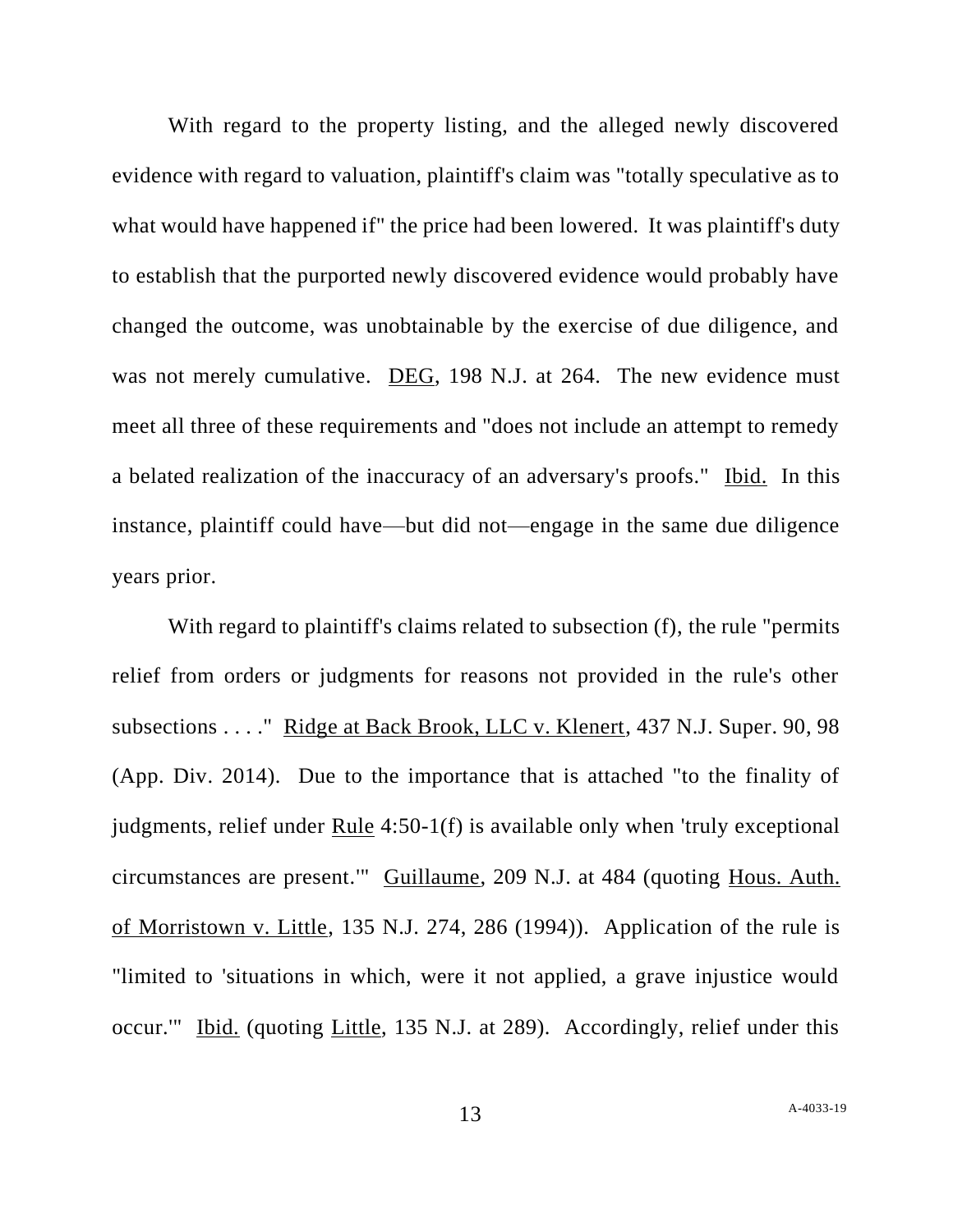subsection should be granted "sparingly, in exceptional situations." Nowosleska v. Steele, 400 N.J. Super. 297, 304 (App. Div. 2008) (quoting Cmty. Realty Mgmt., Inc. v. Harris, 155 N.J. 212, 237 (1998)). "Further, the policy in favor of the finality of judgments plays a larger role in applications brought under subsection (f) than the other subsections." Ibid. The importance of finality "must be 'weighed in the balance with the equally salutary principle that justice should be done in every case.'" Ibid. (quoting Hodgson v. Applegate, 31 N.J. 29, 43 (1959)).

In arguing that the trial court was too restrictive in its application of subsection (f), plaintiff asserts that McInerney's conduct in withholding and suppressing the discovery of the tax sale liens is the "type of misconduct" that the rule is "designed to remedy." The record does not support the claim. Plaintiff has not established the extraordinary circumstances called for by the rule or shown enforcement would be oppressive or inequitable. Plaintiff did not object to the intermediate accounting, and when he objected to the final accounting, those objections were non-conforming, did not comply with rule and statutory requirements, and lacked specificity. Even then, he was the only individual who had personal knowledge of decedent's investments. The court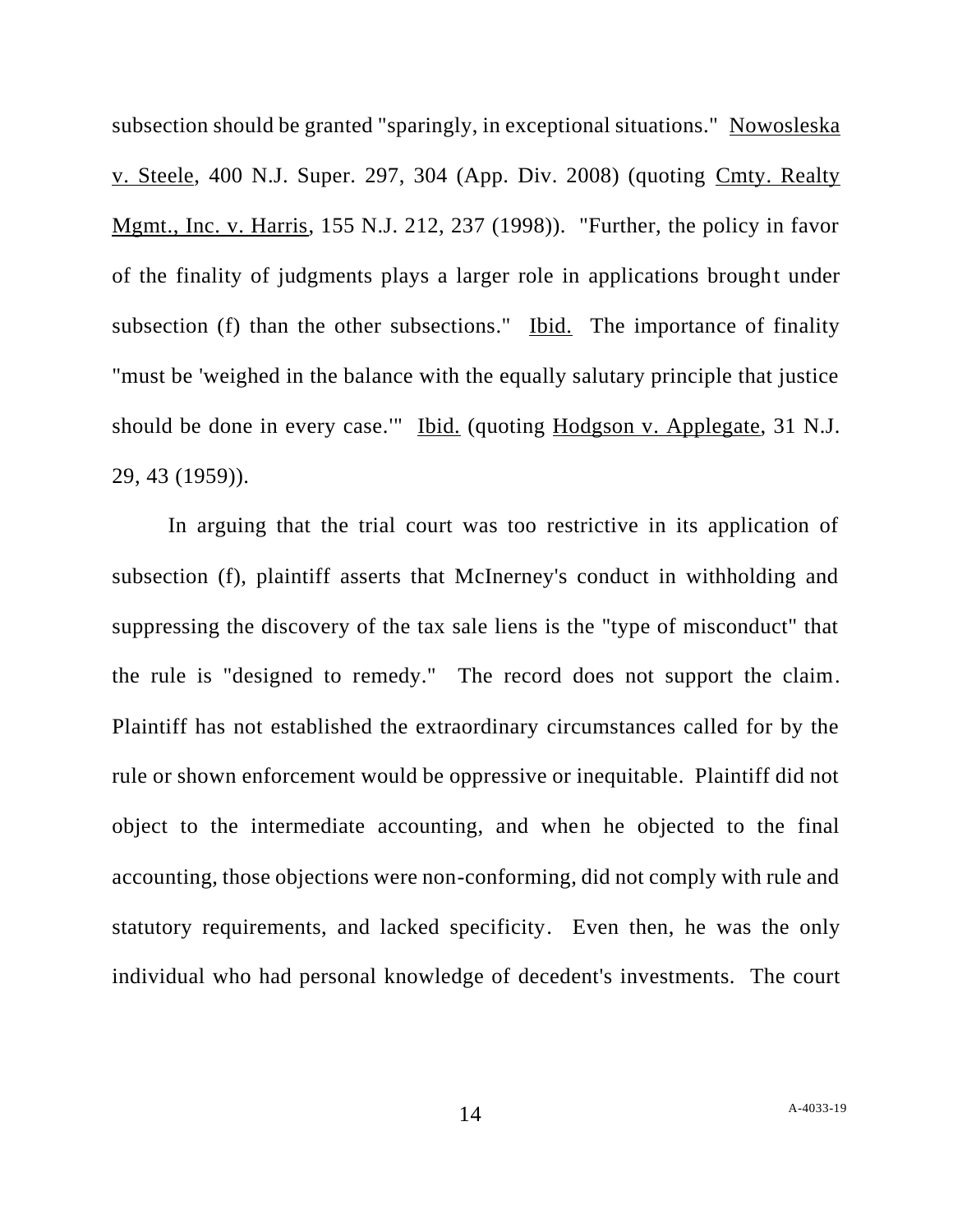did not abuse its discretion by concluding that allowing plaintiff relief under subsection (f) was inappropriate.

### II.

Next, the probate statute, N.J.S.A. 3B:17-8, states that a judgment allowing accounting shall be considered res judicata as to all exceptions that might have been taken. The final judgment was entered here on July 25, 2014. The probate statute makes it res judicata. Plaintiff argues that an exception to the statute arises because of previously unknown information—namely, the alleged newly discovered evidence as to the disputed value of the Burlington property and the existence of tax sale certificates.

Res judicata "contemplates that when a controversy between parties is once fairly litigated and determined[,] it is no longer open to relitigation." Culver v. Ins. Co. of N. Am., 115 N.J. 451, 460 (1989) (quoting Lubliner v. Bd. of Alcoholic Beverage Control, 33 N.J. 428, 435 (1960)). "Th[is] rule precludes parties from relitigating substantially the same cause of action." Ibid. (quoting Kram v. Kram, 94 N.J. Super. 539, 551 (Ch. Div.), rev'd on other grounds, 98 N.J. Super. 274 (App. Div. 1967), aff'd, 52 N.J. 545 (1968)). Application of this doctrine "requires substantially similar or identical causes of action and issues, parties, and relief sought." Ibid.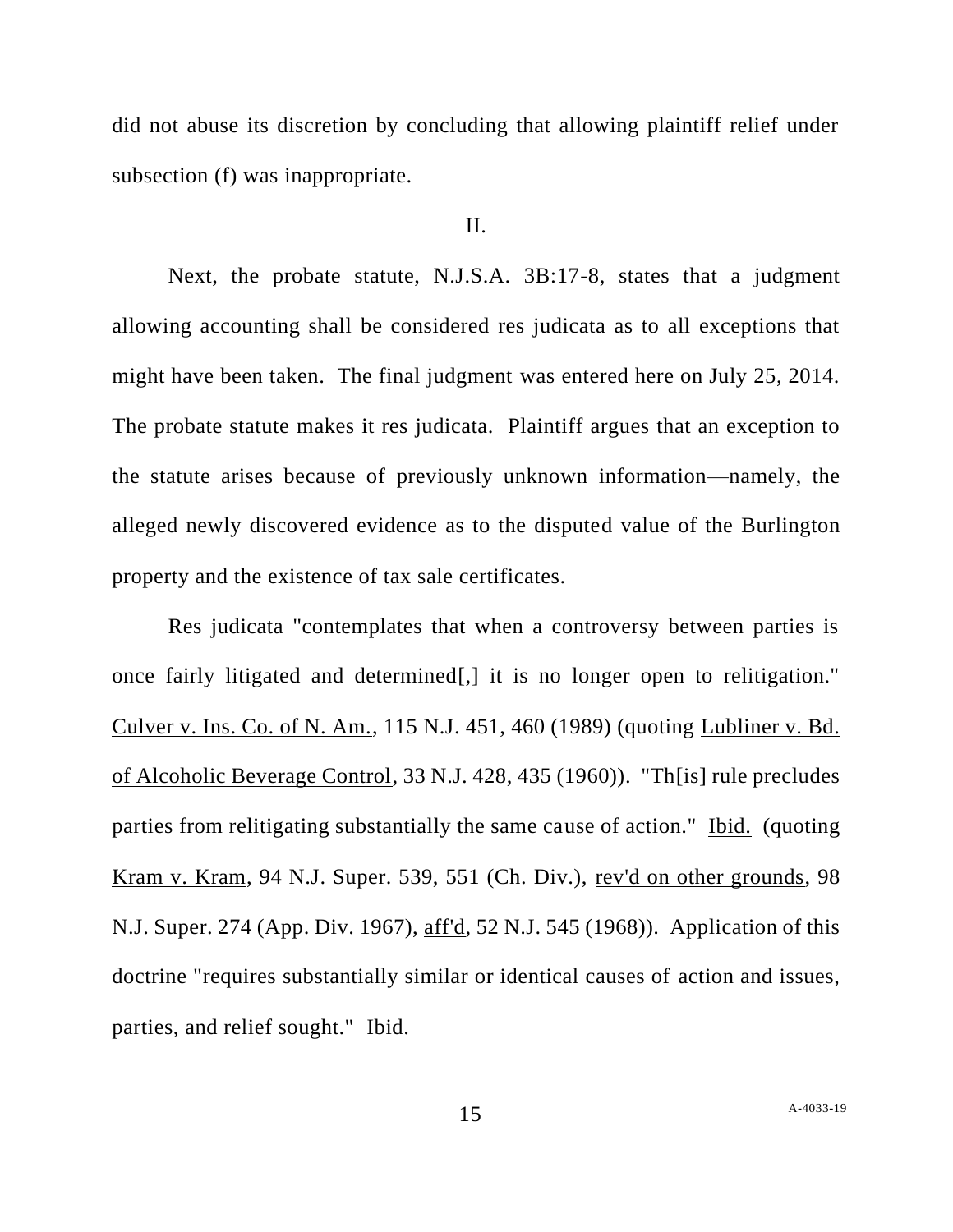"[F]or res judicata to apply, there must be (1) a final judgment by a court of competent jurisdiction, (2) identity of issues, (3) identity of parties, and (4) identity of the cause of action." Brookshire Equities, LLC v. Montaquiza, 346 N.J. Super. 310, 318 (App. Div. 2002). "For the purposes of res judicata, causes of action are deemed part of a single 'claim' if they arise out of the same transaction or occurrence." Watkins v. Resorts Int'l Hotel & Casino, Inc., 124 N.J. 398, 413 (1991). If "a litigant seeks to remedy a single wrong, then that litigant should present all theories in the first action." Ibid.

"The application of res judicata is a question of law" and is reviewed de novo. Walker v. Choudhary, 425 N.J. Super. 135, 151 (App. Div. 2012) (quoting Selective Ins. Co. v. McAllister, 327 N.J. Super. 168, 173 (App. Div. 2000)).

Plaintiff's claims are barred by res judicata as they arise from the same set of facts, between the same parties, and out of the same transaction or occurrence—the accounting and handling of the estate—that have previously repeatedly been decided in state court and in federal court. The answer to this question of law is clear.

Whatever information existed regarding the sale of the Burlington property existed in 2014 when the final accounting was approved. Had plaintiff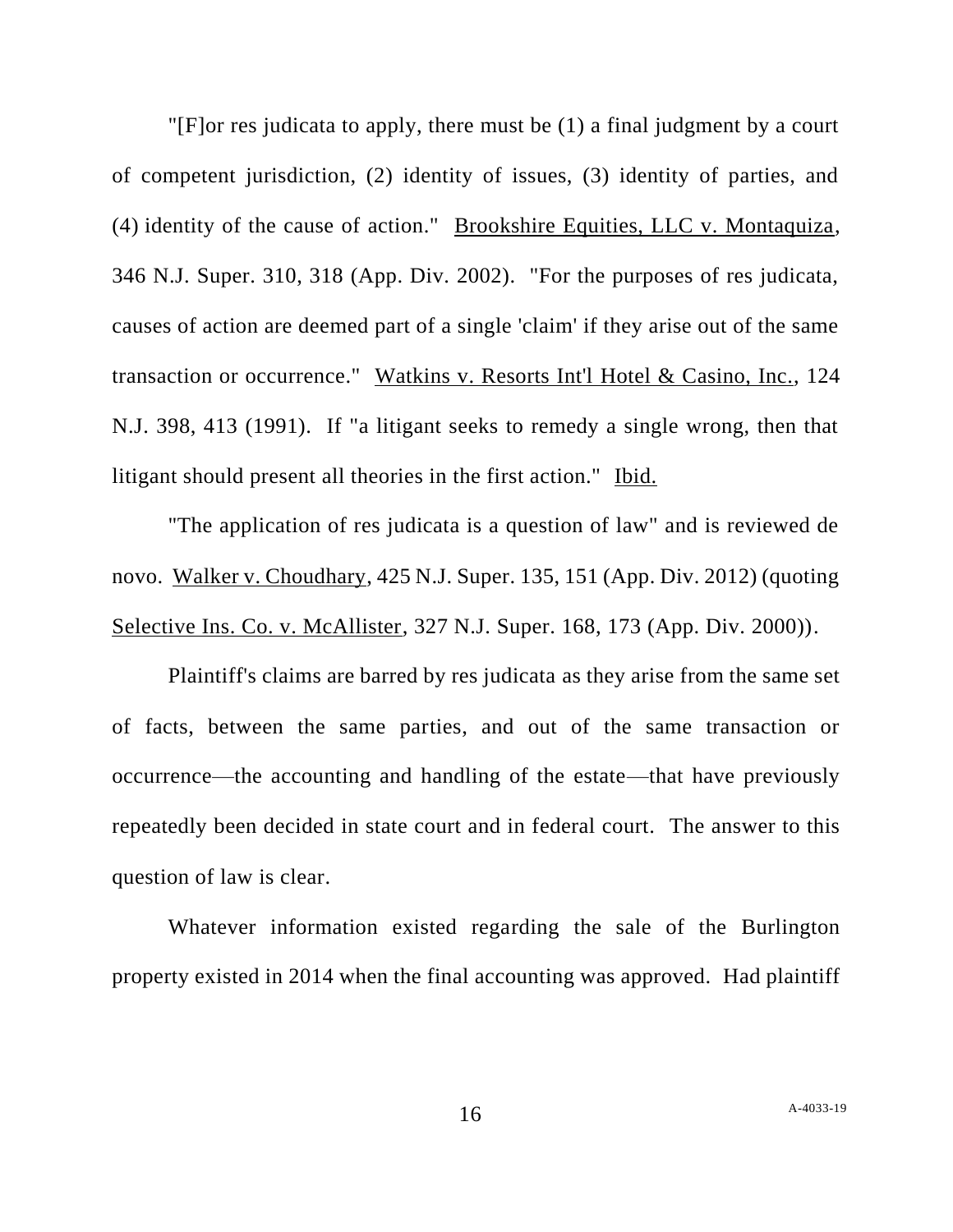looked, it would have been found. The same is true—perhaps more so—for the tax sale certificates. The statute's res judicata effect is dispositive.

### III.

With regard to the motion to dismiss, plaintiff asserts it should not have been granted without discovery, testimony, or a plenary hearing. Plaintiff further contends that the judge should have viewed the facts set forth in his certification as true in reaching her decision.

"The standard a trial court must apply when considering a Rule 4:6-2(e) motion to dismiss a complaint for failure to state a claim upon which relief can be granted is 'whether a cause of action is "suggested" by the facts.'" Teamsters Loc. 97 v. State, 434 N.J. Super. 393, 412 (App. Div. 2014) (quoting Printing Mart-Morristown v. Sharp Elecs. Corp., 116 N.J. 739, 746 (1989)). A trial court considers the "allegations in the complaint, exhibits attached to the complaint, matters of public record, and documents that form the basis of a claim." Banco Popular N. Am. v. Gandi, 184 N.J. 161, 183 (2005) (quoting Lum v. Bank of Am., 361 F.3d 217, 222 n.3 (3d Cir. 2004)). In making that decision, the court must "search the complaint 'in depth and with liberality to ascertain whether the fundament of a cause of action may be gleaned even from an obscure statement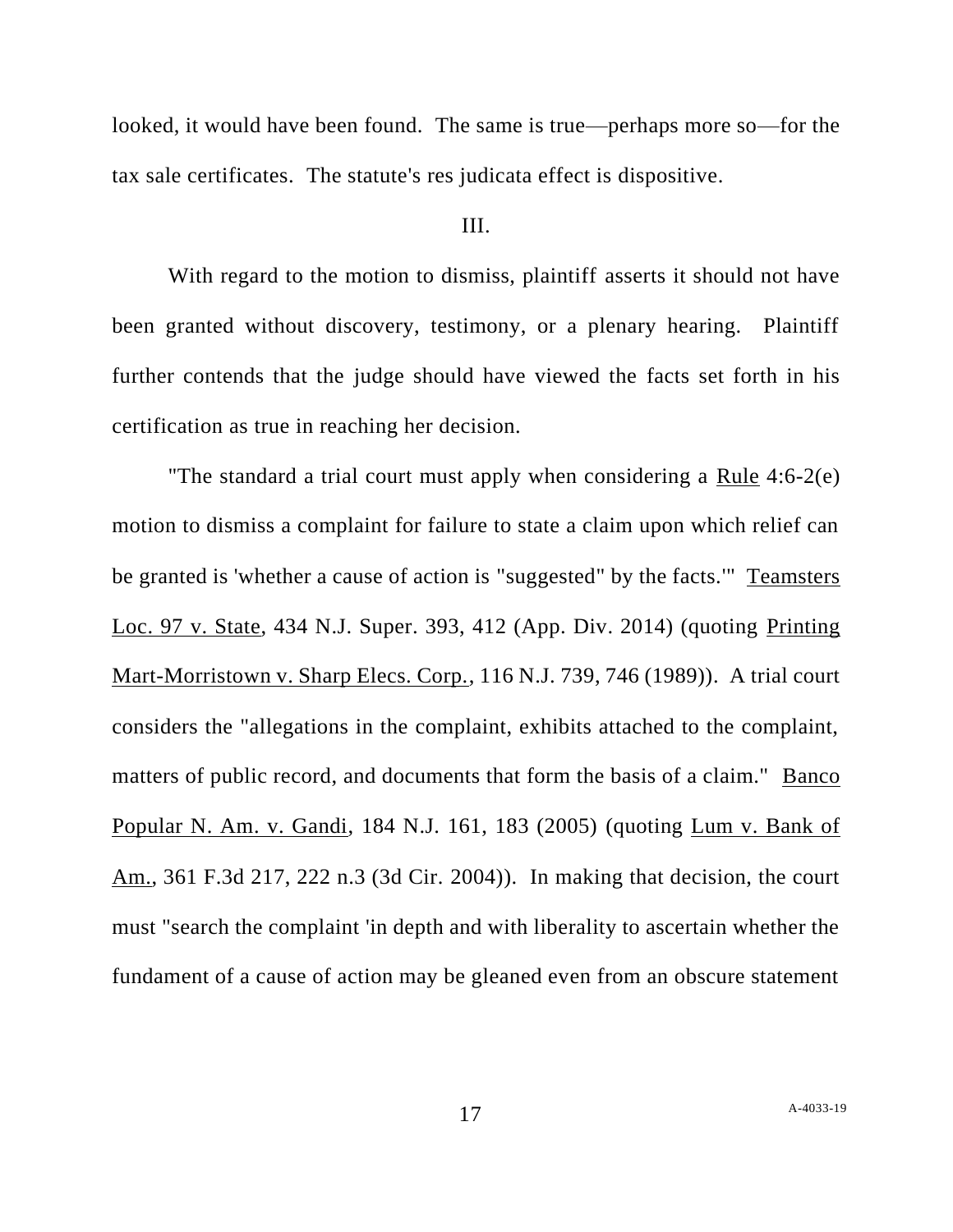of claim, opportunity being given to amend if necessary.'" Id. at 165 (quoting Printing Mart, 116 N.J. at 746).

The facts in the pleading "must be taken to be true for the purposes of the motion, and the court's 'inquiry is limited to examining the legal sufficiency of the facts alleged on the face of the complaint.'" Darakjian v. Hanna, 366 N.J. Super. 238, 248 (App. Div. 2004) (quoting Printing Mart, 116 N.J. at 746). The trial court "is not concerned with the ability of plaintiffs to prove the allegation contained in the complaint[,]" and "plaintiffs are entitled to every reasonable inference of fact." Printing Mart, 116 N.J. at 746.

The trial court should grant a motion to dismiss for failure to state a claim "in only the rarest of instances." Id. at 772. It should examine the complaint's allegations of fact "with a generous and hospitable approach." Id. at 746. We apply the same standard and our review is de novo. Teamsters Loc. 97, 434 N.J. Super. at 413.

A motion to dismiss may be granted when a litigant has not raised legally sufficient claims. That is precisely what occurred here. There was no newly discovered evidence. Relief was barred by legal preclusion doctrines. No viable cause of action could be gleaned from the proceedings, and the dismissal was proper.